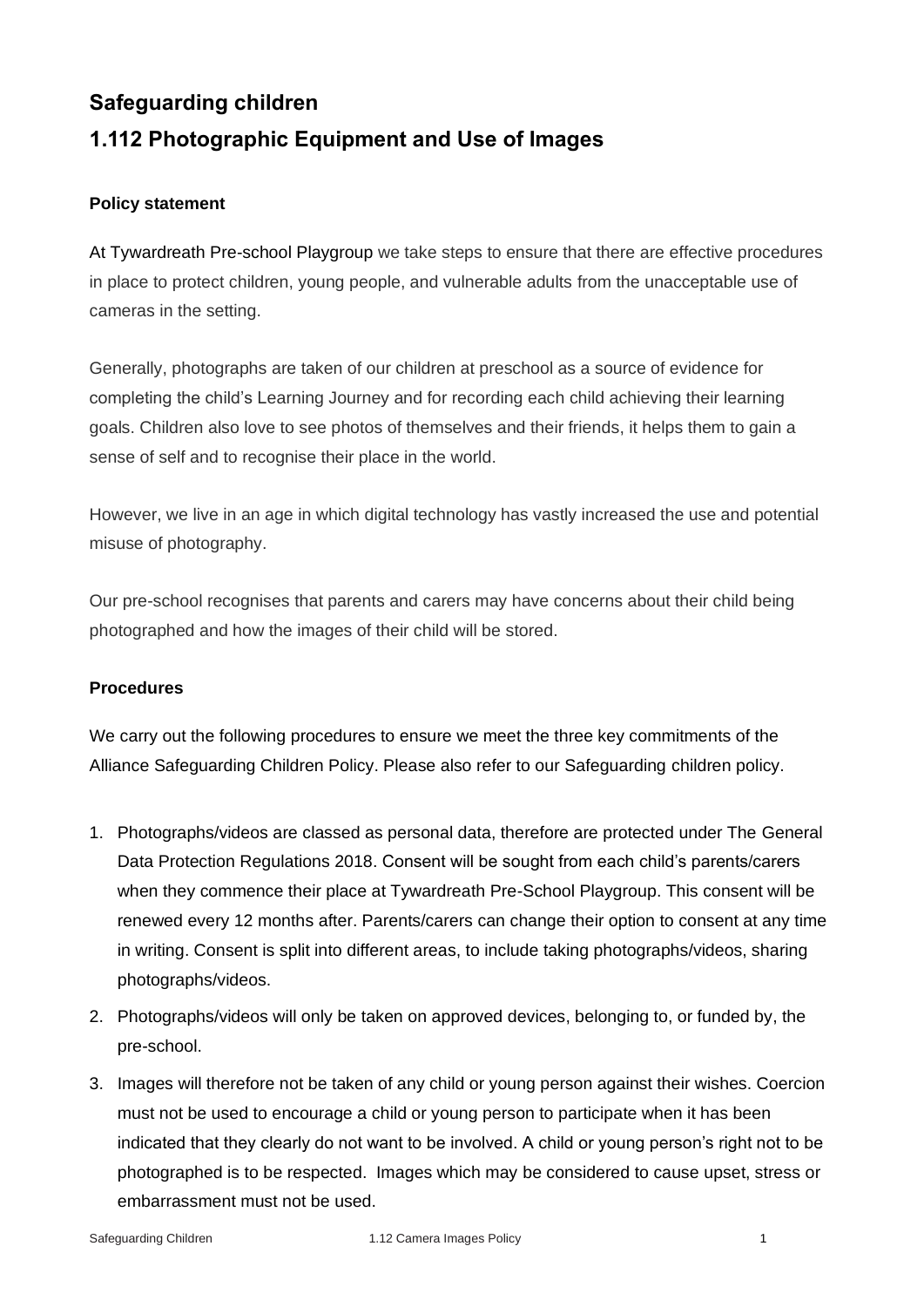- 4. Images of children and young people must only be taken when they are in full and suitable dress. In no circumstances, are images to be taken of children or young people in any state of undress. The taking or making of images in sensitive areas, for example, toilet cubicles and changing areas is not to permitted.
- 5. Staff are not permitted to use their personal mobile phone or other personal devices to take photographs within the pre-school, or while out on trips. Staff/volunteers must deposit their mobile phone (or any other similar devices) in the designated place, which is on the side in the kitchen, immediately on arrival. The device must remain there until the end of the day/shift on departure. Please see separate 'Mobile Phone Policy' for further details.
- 6. The setting manager has a mobile phone that is subsidised by the pre-school finances and has been approved for business use. The pre-school managers mobile phone is the only mobile phone device that can be used during pre-school sessions, as part of the day to day running of the pre-school. This includes such use as camera function (for recording daily events) and responding to business emails and messages.
- 7. Visitors, including parents will be asked not to use mobile phones on the premises, or should the need arise, be escorted to somewhere appropriate by the setting manager/assistant manager. Visitors will never be left alone with children.
- 8. The storage and gallery of all devices with photographic functions will be checked regularly by the pre-school manager or assistant manager.
- 9. Images are to be stored and disposed of securely. The aim will be to prevent unauthorised access, ensure confidentiality and protect identity. Images will not be kept for longer than is to be considered necessary. The pre-school manager will ensure all photographs are to be permanently wiped from memory cards, computer hard and portable drives or other relevant devices once the images will no longer be of use.
- 10. Photographs taken on the pre-school tablet devices for children's individual 'Learning Journeys' will only be stored until the image is uploaded to Tapestry (our designated record keeping software), and will be deleted by the following half term at the latest.
- 11. Photographs taken on the pre-school cameras will be stored on the hard drive of the preschool computer, until after the child has left pre-school. After this time they will be deleted.
- 12. Photographic equipment will remain on pre-school premises wherever possible. If cameras or devices need to leave the premises for any reason the storage and gallery will be checked by the pre-school manager/assistant manager before they leave the building.
- 13. Images must only be used in approved ways or on approved platforms, e.g. uploaded to Tapestry, or used for other official record keeping.
- 14. Additional consent will be sought for photographs by outside agencies, such as press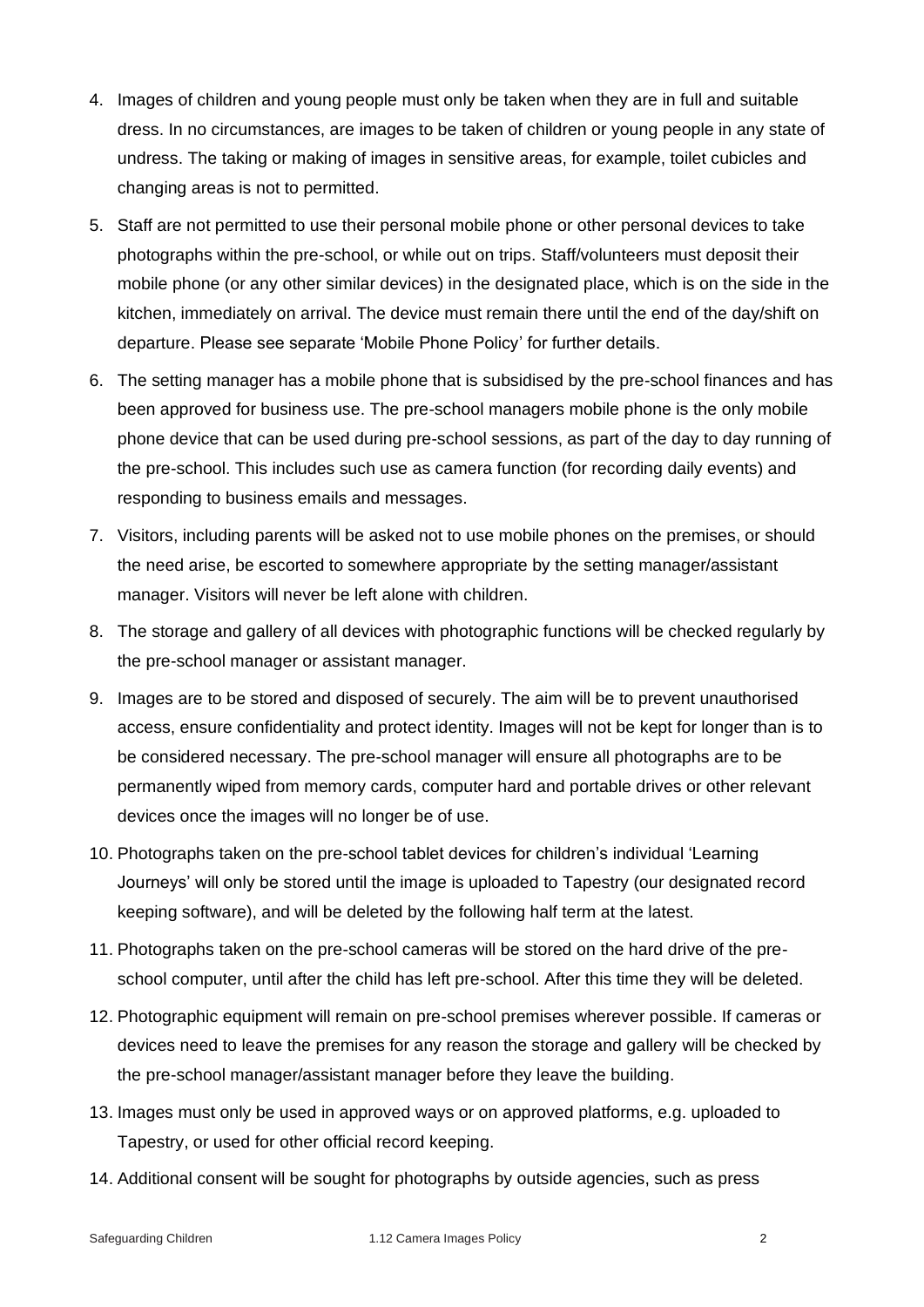photographers. If a child's image appears in a local press article or other publicity material then their full name will not appear alongside the photograph.

- 15. Parents and carers are not covered by the General Data Protection Regulations 2018, if they are taking photographs or making a video recording for their own private use. Recording and photographing other than for private use would require the consent of the other parents whose children may be captured on film. Without this consent the General Data Protection Regulations 2018 would be breached. Therefore, during any pre-school events where public attendance of parents/carers is invited, e.g. sports day, end of term party, the pre-school manager will make an announcement to all present to ask if anyone objects to photographing during the event. If anyone objects, the pre-school manger will insist no photography or recording takes place. If no one objects, the pre-school manager will respectfully request that images are taken for personal use only, and not shared publically, particularly on social media sites.
- 16. All staff should be aware of their responsibility to safeguard children in the setting and this policy makes particular reference to protecting children from the risk of sexual exploitation caused by unauthorised use of mobile/camera equipment. Staff must initiate the 'Whistleblowing' procedure, should they have any concerns at all, even if they feel these are unsubstantiated.

\*\* For the purpose of this policy the phrase 'camera' refers to any device with visual recording equipment such as phones, tablets, cameras or laptops.

Staff who fail to comply with these requests maybe subject to disciplinary action.

#### **Legal framework**

*Legislation* Children and Families Act (2014) <http://www.legislation.gov.uk/ukpga/2014/6/contents/enacted>

General Data Protection Regulations (2018) <https://www.gov.uk/government/collections/data-protection-act-2018>

Sexual Offences Act (2003) <http://www.legislation.gov.uk/ukpga/2003/42/contents>